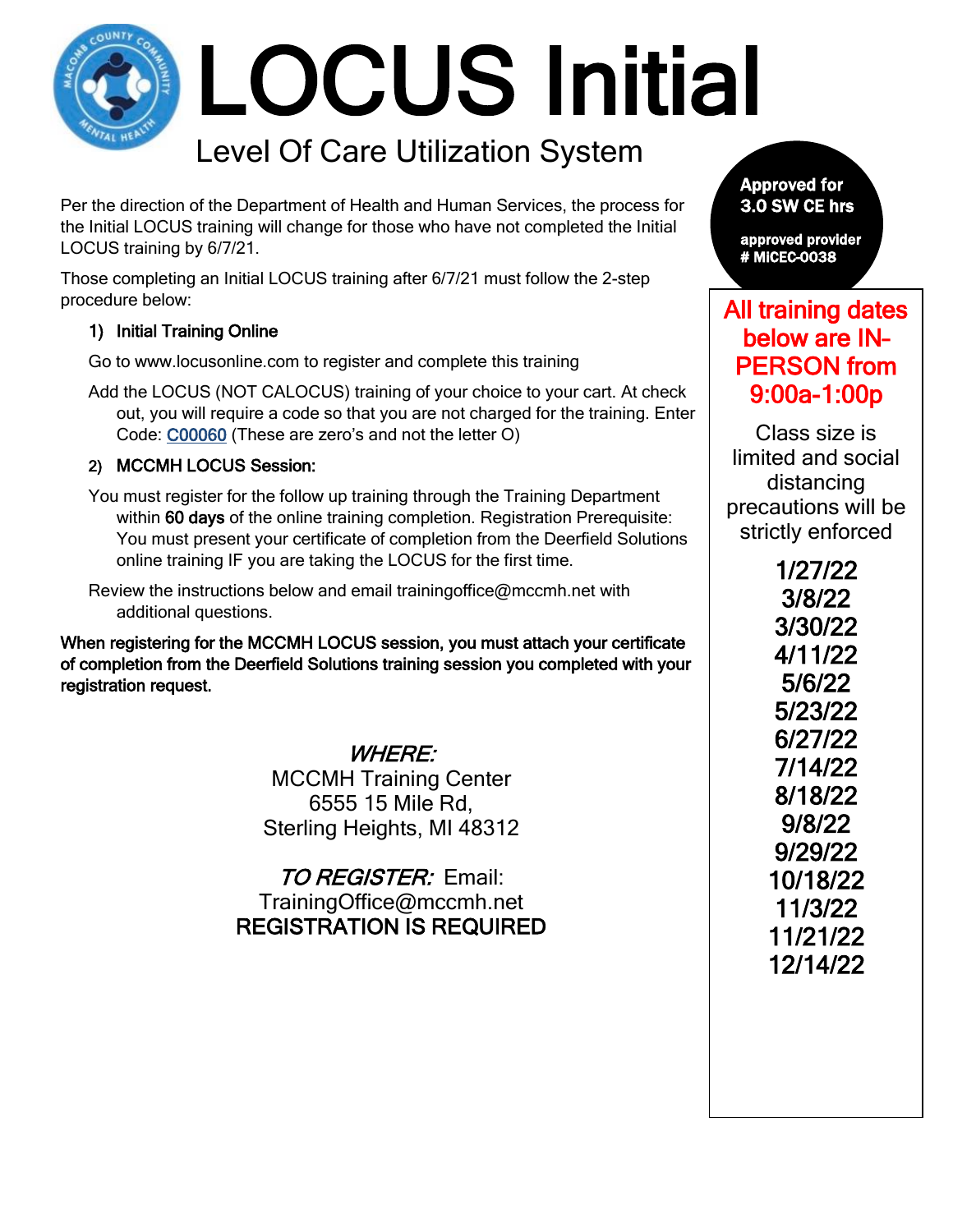## **How-To: Access Deerfield LOCUS Training (Prerequisite to LOCUS Initial)**

## **Option 1: Watch the How-To Video Below**

## **[https://mccmh-net.zoom.us/rec/share/f7l83B27NABNFVlhGE65u-](https://mccmh-net.zoom.us/rec/share/f7l83B27NABNFVlhGE65u--wy7Gxt6j7xWNYCeikIL-_0NSY3gp0tTXnzOtpH-IL.AHC8E0Pwg-wzuLHB?startTime=1619789656000) [wy7Gxt6j7xWNYCeikIL-\\_0NSY3gp0tTXnzOtpH-IL.AHC8E0Pwg](https://mccmh-net.zoom.us/rec/share/f7l83B27NABNFVlhGE65u--wy7Gxt6j7xWNYCeikIL-_0NSY3gp0tTXnzOtpH-IL.AHC8E0Pwg-wzuLHB?startTime=1619789656000)[wzuLHB?startTime=1619789656000](https://mccmh-net.zoom.us/rec/share/f7l83B27NABNFVlhGE65u--wy7Gxt6j7xWNYCeikIL-_0NSY3gp0tTXnzOtpH-IL.AHC8E0Pwg-wzuLHB?startTime=1619789656000)**

## **Option 2: Read and follow the instructions below**

1. Use this link to access the Deerfield Site:<http://www.locusonline.com/training.asp>

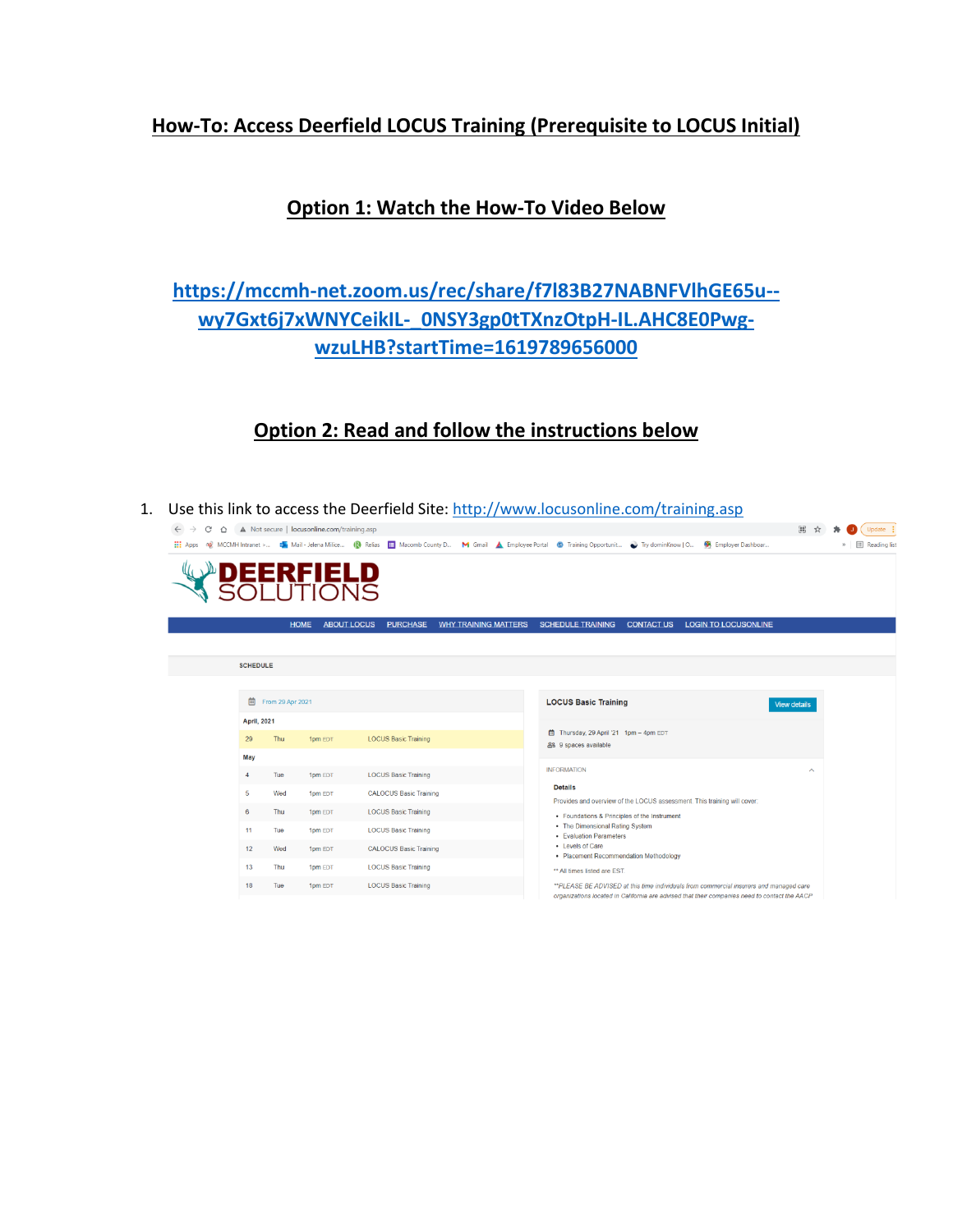2. Select a date and time for your **LOCUS BASIC TRAINING (Do not select CALOCUS)**. Click directly on the date and time you would like to schedule.

| <b>SCHEDULE</b>    |                  |         |                               |                                                                                                                                                                                                                |  |  |
|--------------------|------------------|---------|-------------------------------|----------------------------------------------------------------------------------------------------------------------------------------------------------------------------------------------------------------|--|--|
|                    |                  |         |                               |                                                                                                                                                                                                                |  |  |
| 曲                  | From 29 Apr 2021 |         |                               | <b>LOCUS Basic Training</b><br><b>View details</b>                                                                                                                                                             |  |  |
| <b>April, 2021</b> |                  |         |                               |                                                                                                                                                                                                                |  |  |
| 29                 | Thu              | 1pm EDT | <b>LOCUS Basic Training</b>   | □ Tuesday, 4 May '21 1pm - 4pm EDT<br>88 8 spaces available                                                                                                                                                    |  |  |
| May                |                  |         |                               |                                                                                                                                                                                                                |  |  |
| $\overline{4}$     | Tue              | 1pm EDT | <b>LOCUS Basic Training</b>   | <b>INFORMATION</b>                                                                                                                                                                                             |  |  |
| 5                  | Wed              | 1pm EDT | <b>CALOCUS Basic Training</b> | <b>Details</b><br>Provides and overview of the LOCUS assessment. This training will cover:                                                                                                                     |  |  |
| 6                  | <b>Thu</b>       | 1pm EDT | <b>LOCUS Basic Training</b>   | • Foundations & Principles of the Instrument                                                                                                                                                                   |  |  |
| 11                 | Tue              | 1pm EDT | <b>LOCUS Basic Training</b>   | • The Dimensional Rating System<br>• Evaluation Parameters                                                                                                                                                     |  |  |
| 12                 | Wed              | 1pm EDT | <b>CALOCUS Basic Training</b> | • Levels of Care<br>• Placement Recommendation Methodology                                                                                                                                                     |  |  |
| 13                 | Thu              | 1pm EDT | <b>LOCUS Basic Training</b>   | ** All times listed are EST.                                                                                                                                                                                   |  |  |
| 18                 | Tue              | 1pm EDT | <b>LOCUS Basic Training</b>   | **PLEASE BE ADVISED at this time individuals from commercial insurers and managed care<br>organizations located in California are advised that their companies need to contact the AACP                        |  |  |
| 19                 | Wed              | 1pm EDT | <b>CALOCUS Basic Training</b> | directly at projectcoordinator@communitypsychiatry.org regarding contracting for approved<br>LOCUS/CALOCUS training. This is to ensure mutual compliance with Senate Bill 855 ** If your                       |  |  |
| 20                 | Thu              | 1pm EDT | <b>LOCUS Basic Training</b>   | company has established such a contract, you will have been provided information (which<br>usually includes a registration code) with instructions for registration in an approved training. If                |  |  |
| 25                 | Tue              | 1pm EDT | <b>LOCUS Basic Training</b>   | such a code has not been provided, then the training contract has not yet been put in place.                                                                                                                   |  |  |
| 26                 | Wed              | 1pm EDT | <b>CALOCUS Basic Training</b> | PI FASE READ:<br>It has come to our attention that some attendees are purchasing a single-seat, then inviting                                                                                                  |  |  |
| 27                 | Thu              | 1pm EDT | <b>LOCUS Basic Training</b>   | others to the training (in the same room/screen sharing). This is prohibited.                                                                                                                                  |  |  |
| June               |                  |         |                               | This online system was setup to keep your training costs down and provide access to high-<br>quality training in a convenient manner. We rely on the honor system and therefore kindly                         |  |  |
| 1                  | Tue              | 1pm EDT | <b>LOCUS Basic Training</b>   | request that you purchase a seat for everyone attending.<br>Any attendee suspected of sharing their seat will be removed from the GotoMeeting<br>immediately with no refunds and barred from future trainings. |  |  |
| $\overline{2}$     | Wed              | 1pm EDT | <b>CALOCUS Basic Training</b> |                                                                                                                                                                                                                |  |  |
| 3                  | Thu              | 1pm EDT | <b>LOCUS Basic Training</b>   | If you have a large group you need trained, we do offer volume discounts. Please contact us<br>for a quote.                                                                                                    |  |  |
| 8                  | Tue              | 1pm EDT | <b>LOCUS Basic Training</b>   | Thank you - The LOCUS Team                                                                                                                                                                                     |  |  |

3. Scroll down, you will locate a box labeled "Tickets." Click on "Select" (A PROMO code will be provided on Step 6).

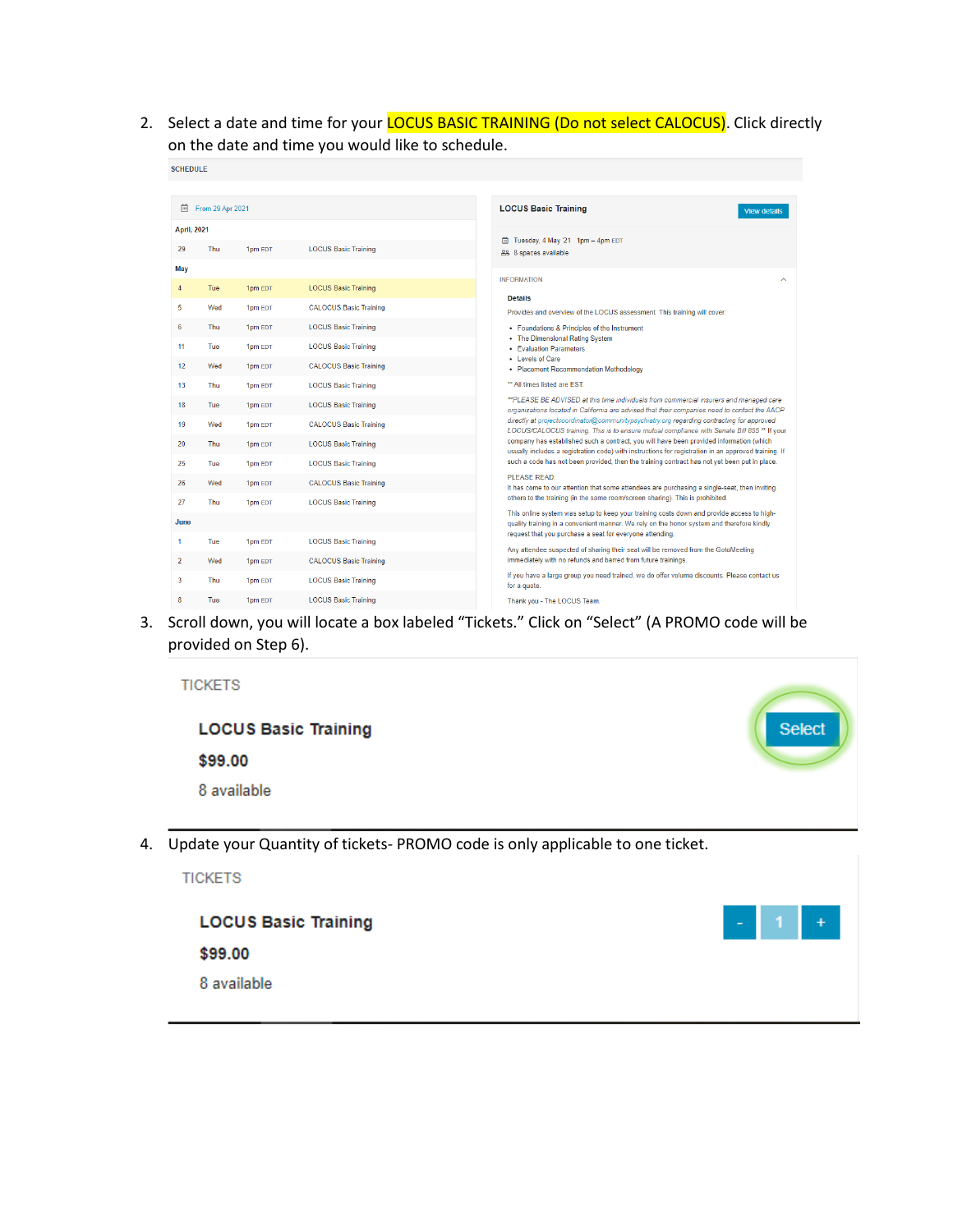5. Scroll up the page. You will locate and select the Shopping Cart Icon.



6. You will be brought to the Checkout Page. Here is where you will insert the **PROMO CODE ON PAGE 1 OF FLYER.** Then select "APPLY."

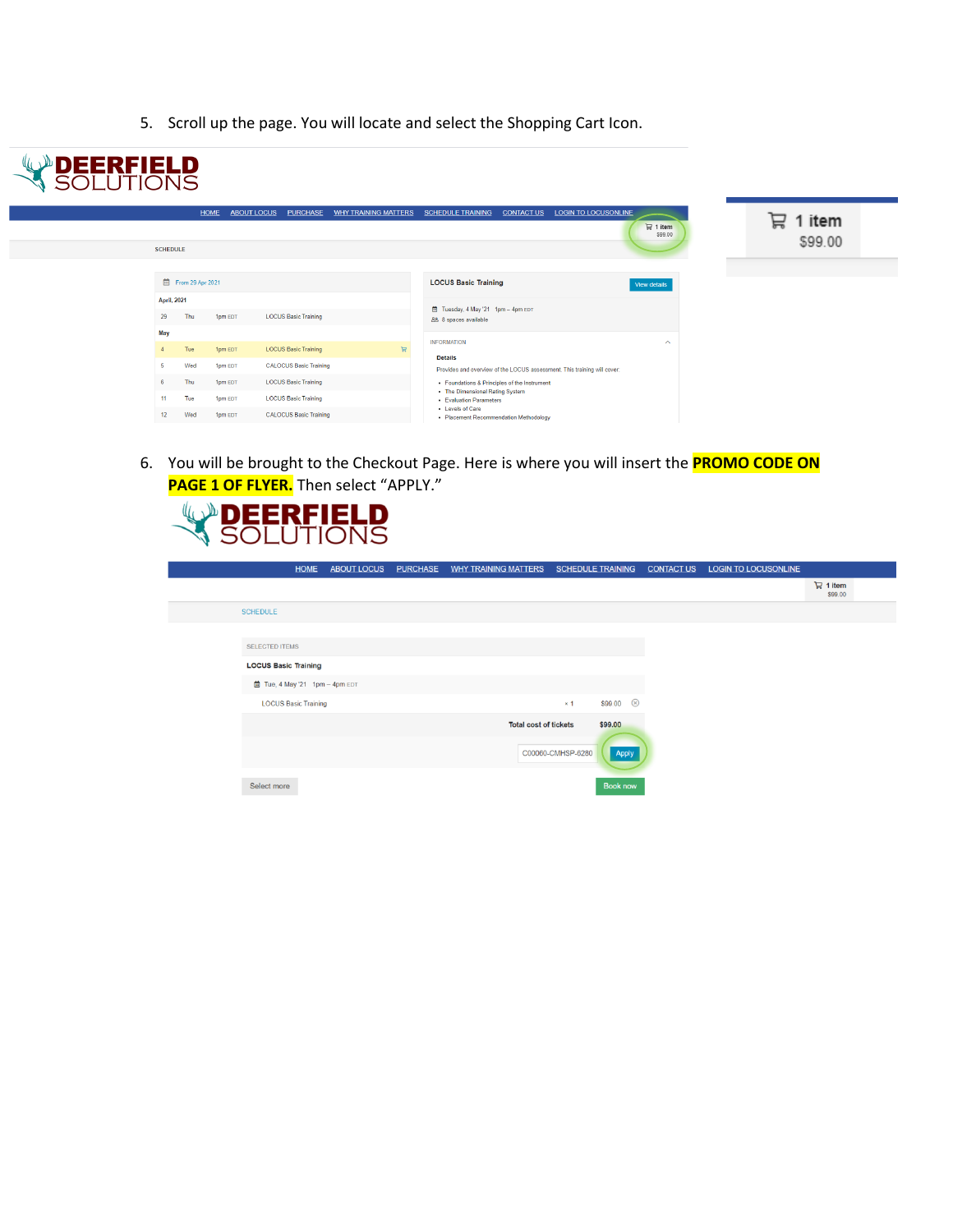7. Once the PROMO Code has been applied, the training will become free. Select "Book Now."

| <b>SELECTED ITEMS</b>                          |            |             |                 |
|------------------------------------------------|------------|-------------|-----------------|
| <b>LOCUS Basic Training</b>                    |            |             |                 |
| 茴 Tue, 4 May '21 1pm - 4pm EDT                 |            |             |                 |
| <b>LOCUS Basic Training</b>                    | $\times$ 1 | \$99.00     | $(\times)$      |
| <b>Discount</b>                                |            |             |                 |
| Code 'C00060-CMHSP-6280' used for \$99.00 off. |            | $-$ \$99.00 | $(\times)$      |
|                                                |            |             |                 |
| Select more                                    |            |             | <b>Book now</b> |

8. Input your email address and select "Continue."

DETAILS > COMPLETE

**BOOKER** 

| Booker details |                    |                                                                                    |  |
|----------------|--------------------|------------------------------------------------------------------------------------|--|
|                | Your email address | Jelena.Milicevic@mccmh.net<br>Enter your own email if booking on behalf of others. |  |
|                |                    | Continue                                                                           |  |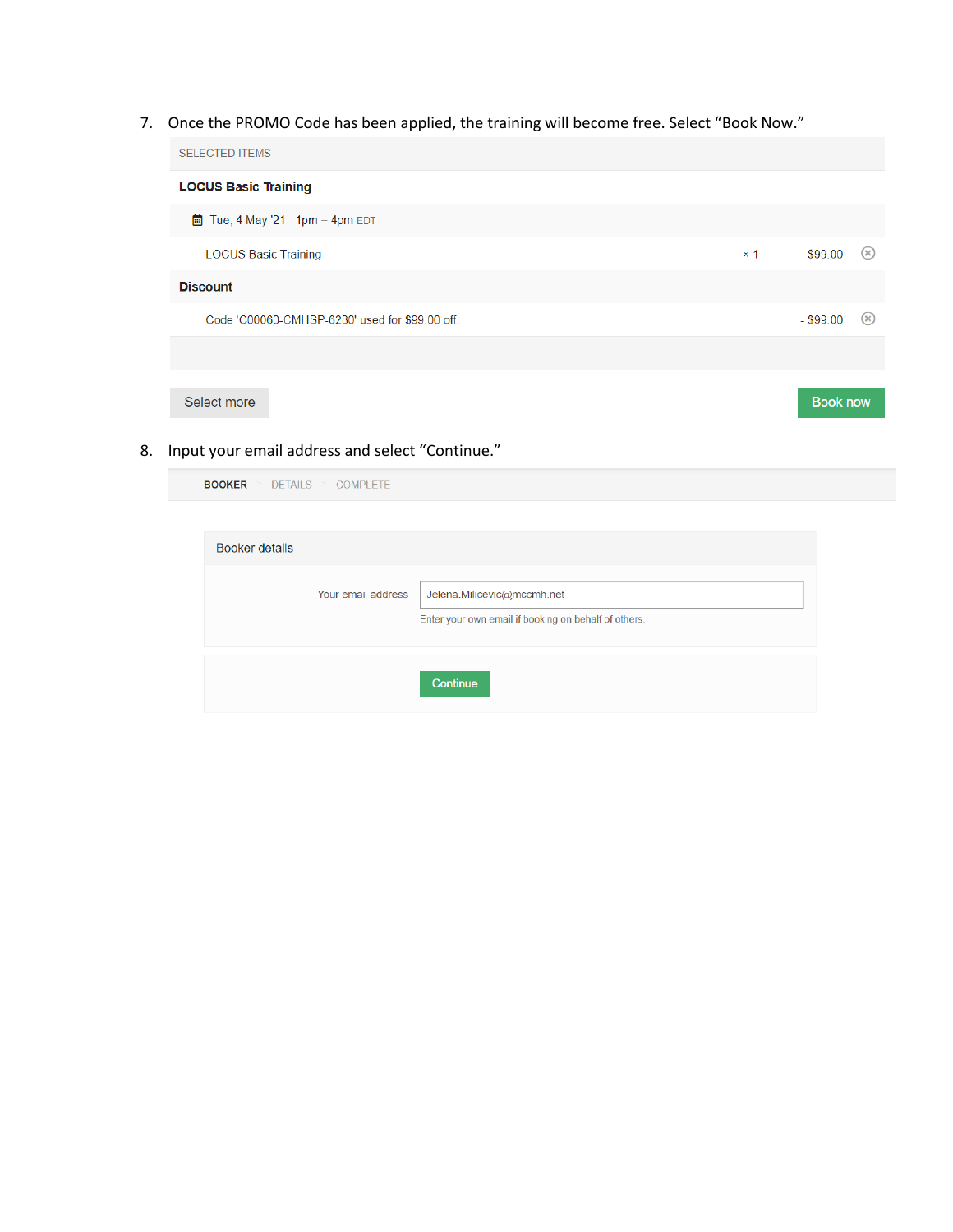9. Input your full name, email and company name. You do NOT need to fill out "Booking Details. Select "Continue."

| $\texttt{BOOKER} > \texttt{DETAILS} > \texttt{COMPLETE}$                                                                                                                 |                                                           |           |                 |
|--------------------------------------------------------------------------------------------------------------------------------------------------------------------------|-----------------------------------------------------------|-----------|-----------------|
|                                                                                                                                                                          |                                                           |           |                 |
| Attendee details                                                                                                                                                         |                                                           |           |                 |
|                                                                                                                                                                          |                                                           |           |                 |
| <b>1ST ATTENDEE</b>                                                                                                                                                      |                                                           |           | Change attendee |
|                                                                                                                                                                          | <b>First name</b>                                         | Last name |                 |
| * Full name                                                                                                                                                              | Jelena                                                    | Milicevic |                 |
| * Attendee email                                                                                                                                                         | jelena.milicevic@mccmh.net                                |           |                 |
| * Company Name                                                                                                                                                           | <b>MCCMH</b>                                              |           |                 |
|                                                                                                                                                                          |                                                           |           |                 |
| <b>Booking details</b>                                                                                                                                                   |                                                           |           |                 |
|                                                                                                                                                                          |                                                           |           |                 |
| Optum Behavioral Health recently ○ Yes ○ No<br>transitioned to use of LOCUS Level of<br>Care Guidelines. Are you an in-network<br>provider with Optum Behavioral Health? |                                                           |           |                 |
|                                                                                                                                                                          |                                                           |           |                 |
| Sales Rep                                                                                                                                                                |                                                           |           |                 |
|                                                                                                                                                                          | If a sales rep assisted you please enter their name here. |           |                 |
|                                                                                                                                                                          |                                                           |           |                 |
|                                                                                                                                                                          | Continue                                                  |           |                 |

10. You will be brought to your Confirmation page. Please note the "Additional Information." Here you will be provided handouts, link and access code to your training.

| <b>Booking Complete</b><br>Booking ref: NWTRD                                                                                                                                                                | Additional information:                                                                                                                                                                                         |  |  |  |
|--------------------------------------------------------------------------------------------------------------------------------------------------------------------------------------------------------------|-----------------------------------------------------------------------------------------------------------------------------------------------------------------------------------------------------------------|--|--|--|
| You can access your booking using the link in the confirmation email.                                                                                                                                        | <b>LOCUS Basic Training</b>                                                                                                                                                                                     |  |  |  |
|                                                                                                                                                                                                              | Thank you for your purchase! You are now enrolled in our LOCUS Basic Training!                                                                                                                                  |  |  |  |
| Your booking confirmation has been sent to: jelena.milicevic@mccmh.net<br>Set a password to make future booking easier and manage your bookings.                                                             | This training will be held via GotoMeeting and your trainer for this course will be Jack<br>Stevenson. There are two handouts you will need for the training. Please click the links<br>below to download them. |  |  |  |
| <b>BOOKING DETAILS</b>                                                                                                                                                                                       | http://www.locusonline.com/downloads/LOCUS Evaluation Parameters Handout.pdf                                                                                                                                    |  |  |  |
| Booked by: jelena.milicevic@mccmh.net                                                                                                                                                                        | http://www.locusonline.com/downloads/LOCUS Levels of Care Handout.pdf                                                                                                                                           |  |  |  |
| <b>LOCUS Basic Training</b>                                                                                                                                                                                  | Please note that all training times are based on Eastern Time.                                                                                                                                                  |  |  |  |
| 茴 Tue 4 May, 1:00pm - 4:00pm EDT<br><b>EB</b> LOCUS Basic Training                                                                                                                                           | Below are the GoToMeeting instructions.                                                                                                                                                                         |  |  |  |
| 8 Jelena Milicevic                                                                                                                                                                                           | Please join my meeting from your computer, tablet or smartphone.                                                                                                                                                |  |  |  |
| ADDITIONAL INFORMATION                                                                                                                                                                                       | https://www.gotomeet.me/LocusOnline                                                                                                                                                                             |  |  |  |
|                                                                                                                                                                                                              | You can also dial in using your phone.                                                                                                                                                                          |  |  |  |
| <b>LOCUS Basic Training</b>                                                                                                                                                                                  | United States: +1 (646) 749-3122                                                                                                                                                                                |  |  |  |
| Thank you for your purchase! You are now enrolled in our LOCUS Basic Training!                                                                                                                               | Access Code: 148-675-245                                                                                                                                                                                        |  |  |  |
| This training will be held via GotoMeeting and your trainer for this course will be Jack Stevenson. There are two handouts<br>you will need for the training. Please click the links below to download them. | New to GoToMeeting? Get the app now and be ready when your first meeting starts:<br>https://global.gotomeeting.com/install/148675245                                                                            |  |  |  |
| http://www.locusonline.com/downloads/LOCUS Evaluation Parameters Handout.pdf                                                                                                                                 |                                                                                                                                                                                                                 |  |  |  |
| http://www.locusonline.com/downloads/LOCUS Levels of Care Handout.pdf                                                                                                                                        | if you have any questions regarding your training please contact us at 814.878.2020 or<br>email us at sales@locusonline.com.                                                                                    |  |  |  |
| Please note that all training times are based on Eastern Time.                                                                                                                                               |                                                                                                                                                                                                                 |  |  |  |
| Below are the GoToMeeting instructions                                                                                                                                                                       |                                                                                                                                                                                                                 |  |  |  |
|                                                                                                                                                                                                              |                                                                                                                                                                                                                 |  |  |  |